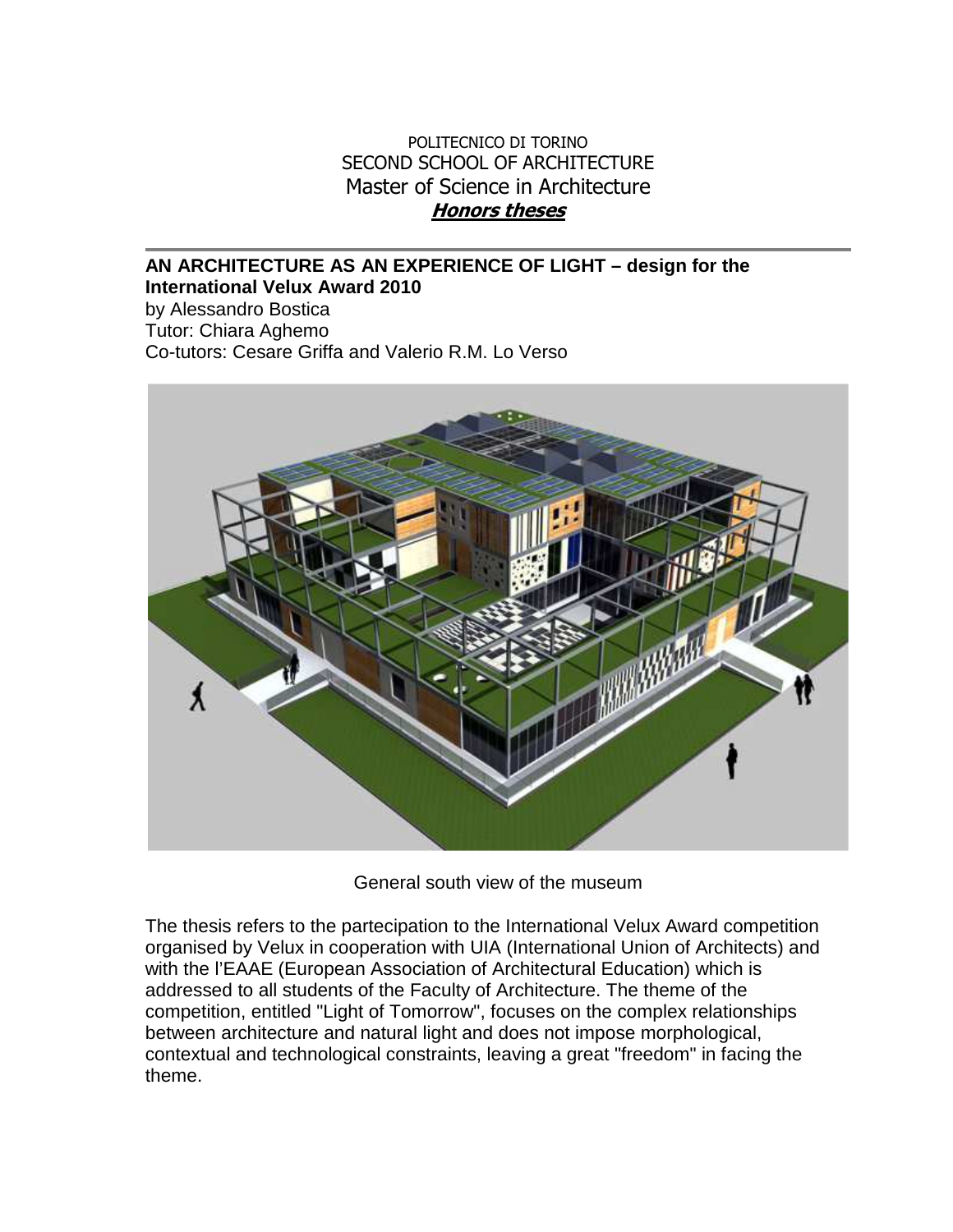The thesis is composed of three main parts: a first part dealing with historical analysis of the complex relationships between natural light and architecture, highlighting the different ways architects have interpreted the topic of the natural light; a second part describing the process that led to the development of a concept design for the competition and its carrying out; and finally the last part was devoted to lighting and energy checks related to the environmental and covering materials characteristics of the designed building.

The design concept is based on the working principle of a dark room reinterpreting it with light. As well as the **dark rooms** were utilized by some great ancient painters for fixing images that was later reproduced, than the main idea of the thesis was to create special rooms capturing and blocking environmental light effects in relation to six main topics related to the architecture: light and space, light and movement, light and reflections, light and time, light and colors, light and energy.



Some "snap-shots" of light inside the designed modules

To achieve a uniform visual comparison among the different sensations and atmospheres created by the light, has been studied "ad hoc" modular structure able to guarantee a high assembling flexibility and dynamism of use. In this sense have been thought two main possible kinds of museums: the first kind deals with temporary aggregations, different among them by shape, able to be easily used for temporary exhibitions and events light related, locating it in town squares and parks. In this case the number of modules linked to the light is limited.

The second kind, is based on a more complex building that, correctly oriented, is able to create a sequence of light effects, in which the path inside the exhibition rooms, the services and the different environments, becames a real **"experience of light"** for each visitor. In this path is the natural light own becoming the main subject, assuming the role of the main exposition subject, capsizing the typical function of the light inside the museum spaces.

The last thesis part has dealed with some design analysis, simulations and verifications estimating the lighting technique and energy levels. Specifically, the lighting technique calculations has been focused on the evaluation of the rooms lighting levels, using static and dynamic parameters, and the part of artificial light necessary to integrate the natural light. In this way it was possible to estimate in a precise way the total electrical energy needs, previously calculated using estimations referred to typical consumption values.